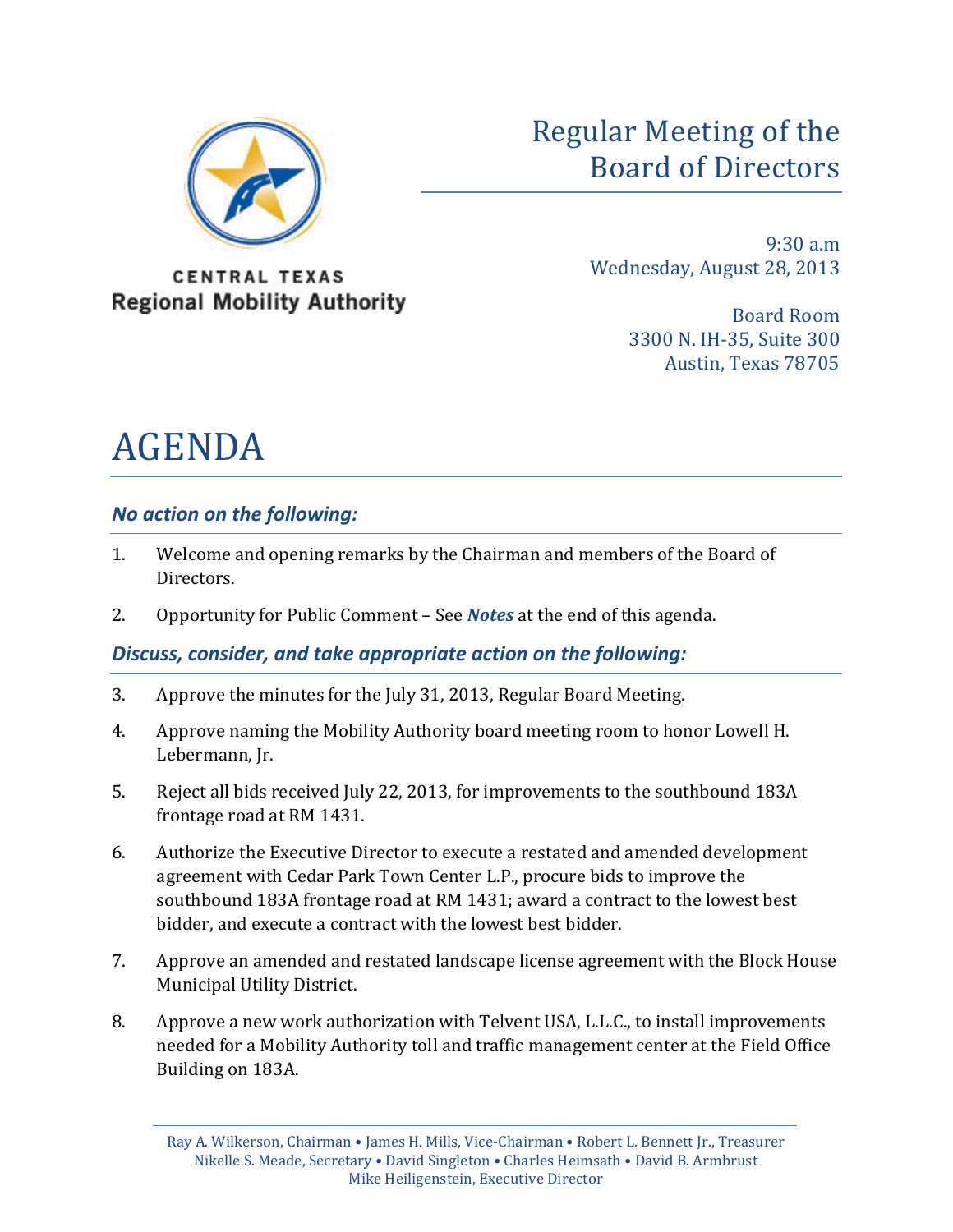- 9. Approve an interlocal agreement with the Camino Real Regional Mobility Authority to provide toll transaction processing and toll collection services to CRRMA by and through the Mobility Authority.
- 10. Approve an amendment to the Policy Code relating to notice of letting for a construction contract.

## *Briefing and discussion with no action proposed on the following:*

- 11. Quarterly Briefing on the MoPac Improvement Project.
- 12. Quarterly Briefing on the Manor Expressway Project.
- 13. Quarterly Briefing on the following projects:
	- A. Bergstrom Expressway environmental study;
	- B. Oak Hill Parkway environmental study;
	- C. MoPac South environmental study;
	- D. 183 North environmental study;
	- E. SH 45 Southwest environmental study; and
	- F. SH 71 Express Project environmental study.
- 14. Executive Director's report
	- A. Financial reports for July 2013.
	- B. Proposal for road system improvements in southeast Travis County.
	- C. Policy for monument signs on Mobility Authority roadways.

## *Executive Session*

*Under Chapter 551 of the Texas Government Code, the Board may recess into a closed meeting (an executive session) to deliberate any item on this agenda if the Chairman announces the item will be deliberated in executive session and identifies the section or sections of Chapter 551 that authorize meeting in executive session. A final action, decision, or vote on a matter deliberated in executive session will be made only after the Board reconvenes in an open meeting.*

*The Board may deliberate the following items in executive session if announced by the Chairman:*

15. Discuss acquisition of one or more parcels or interests in real property needed for the Manor Expressway Project as authorized by §551.072 (Deliberation Regarding Real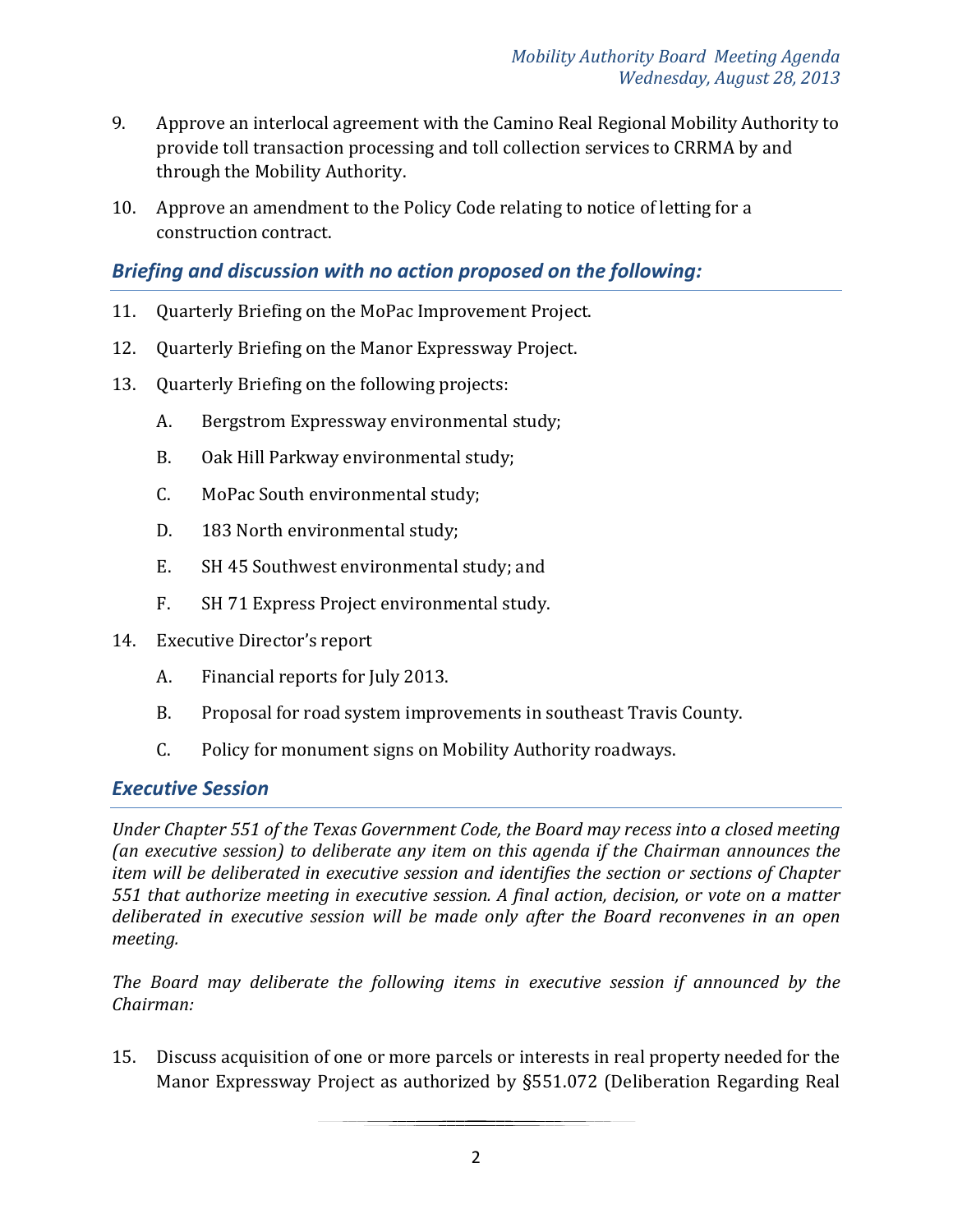Property), and related legal issues as authorized by §551.071 (Consultation with Attorney).

16. Discuss legal issues related to claims by or against the Mobility Authority, pending or contemplated litigation and any related settlement offers; or other matters as authorized by §551.071 (Consultation With Attorney).

### *Reconvene in Open Session.*

### *Discuss, consider, and take appropriate action on the following:*

- 17. Authorize negotiation and execution of a purchase contract, a settlement agreement, or both in a pending eminent domain proceeding to acquire the following described parcel or property interest for the Manor Expressway Project:
	- A. Parcel 28 of the Manor Expressway Toll Project, a 2.610 acre tract in Travis County, at 9345 US 290 East, owned by Tx Old Manor Housing, LP
	- B. Parcel 29 of the Manor Expressway Toll Project., a 9.108 acre tract in Travis County, on the south side of US 290 East between Johnny Morris Road and Ferguson Cutoff, owned by JMTCV, Ltd.
	- C. Parcel 42 of the Manor Expressway Toll Project., a 4.709 acre tract in Travis County, at the southeast corner of US 290 East and Johnny Morris Road, owned by H. Dalton Wallace.
- 18. Adjourn Meeting.

#### *NOTES*

*Opportunity for Public Comment.* At the beginning of the meeting, the Board provides a period of up to one hour for public comment on any matter subject to the Mobility Authority's jurisdiction. Each speaker is allowed a maximum of three minutes. A person who wishes to address the Board should sign the speaker registration sheet before the beginning of the public comment period. If a speaker's topic is not listed on this agenda, the Board may not deliberate the speaker's topic or question the speaker during the open comment period, but may direct staff to investigate the matter or propose that an item be placed on a subsequent agenda for deliberation and possible action by the Board. The Board may not deliberate or act on an item that is not listed on this agenda.

*Public Comment on Agenda Items.* A member of the public may offer comments on a specific agenda item in open session if he or she signs the speaker registration sheet for that item before the Board takes up consideration of the item. The Chairman may limit the amount of time allowed for each speaker. Public comment unrelated to a specific agenda item must be offered during the open comment period.

*Meeting Procedures.* The order and numbering of agenda items is for ease of reference only. After the meeting is convened, the Chairman may rearrange the order in which agenda items are considered, and the Board may consider items on the agenda in any order or at any time during the meeting.

*Persons with disabilities.* If you plan to attend this meeting and may need auxiliary aids or services, such as an interpreter for those who are deaf or hearing impaired, or if you are a reader of large print or Braille,